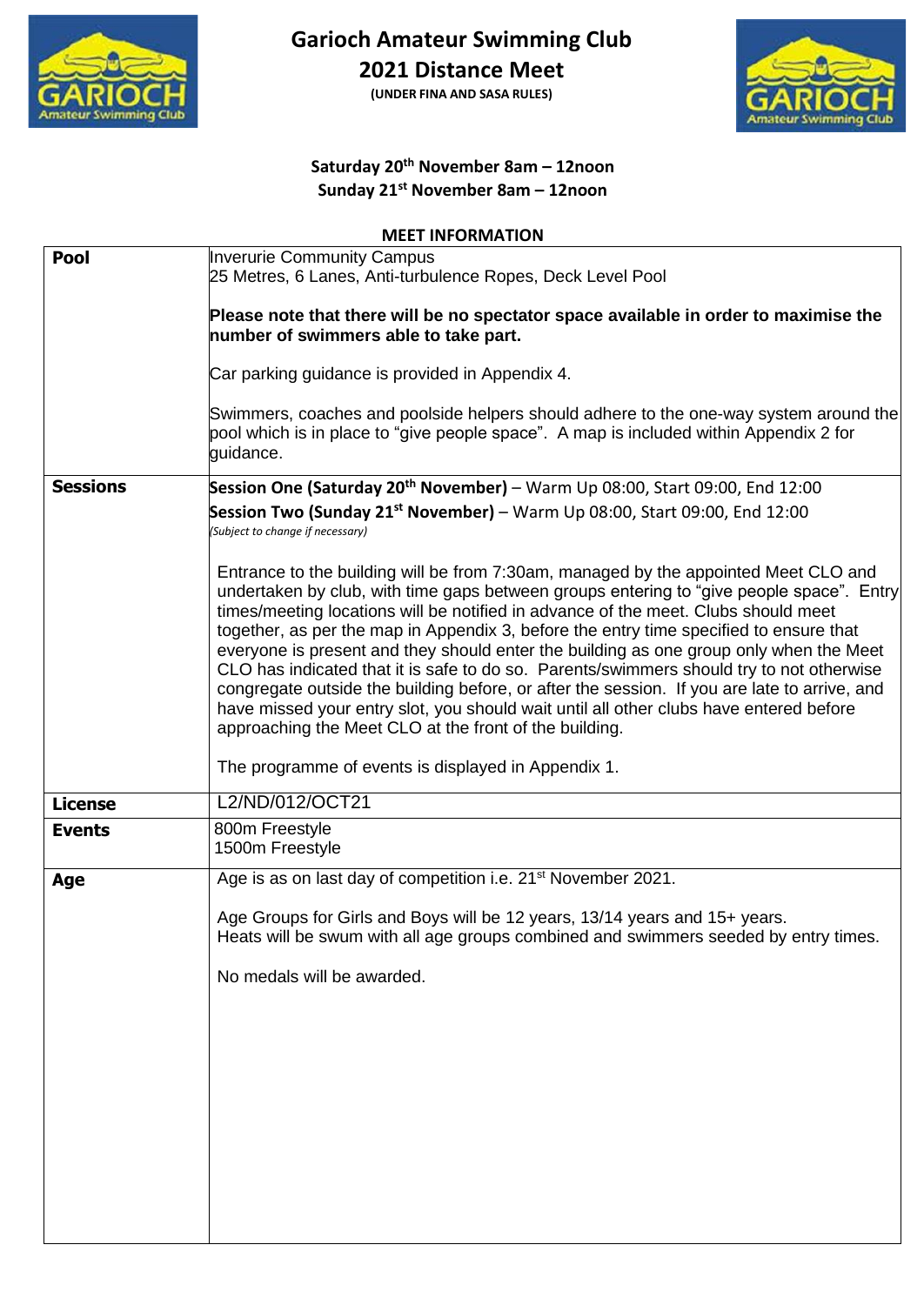

**2021 Distance Meet**

**(UNDER FINA AND SASA RULES)**



| <b>Entries</b>     | Please return entries and summary sheet within Appendix 5 by email:                                                                                                                                                                                                                                                                                                                  |
|--------------------|--------------------------------------------------------------------------------------------------------------------------------------------------------------------------------------------------------------------------------------------------------------------------------------------------------------------------------------------------------------------------------------|
|                    | James Moore - meetsec@gasc.co.uk                                                                                                                                                                                                                                                                                                                                                     |
|                    | Please note the entry file and summary sheet must be received by email by the closing<br>date - 12 noon Friday 29 <sup>th</sup> October 2021. Late entries will not be accepted.                                                                                                                                                                                                     |
|                    | Entries may have to be limited dependent upon numbers received.                                                                                                                                                                                                                                                                                                                      |
|                    | All entries must be on Hy-tek Team Manager entry file.                                                                                                                                                                                                                                                                                                                               |
|                    | Entry files may be obtained by contacting James Moore at meetsec@gasc.co.uk.                                                                                                                                                                                                                                                                                                         |
|                    | Where possible the accepted entries for each age group will be equal, but if an age group<br>is under-subscribed, the organising committee reserves the right to include additional<br>entries in other age groups.                                                                                                                                                                  |
|                    | Garioch ASC reserves the right to amend the programme at any time and to swim a<br>slower heat for their swimmers if entry numbers allow.                                                                                                                                                                                                                                            |
|                    | Lists of accepted participating swimmers and a draft programme will be emailed to each<br>club.                                                                                                                                                                                                                                                                                      |
|                    | There are no consideration times as clubs are returning to competition, but times must be<br>submitted on entry for seeding purposes. These should be real times, that may come<br>from a Club's own time trials, but do not need to be accredited. Please note that NT<br>times will not be accepted.                                                                               |
| <b>Entry Fees</b>  | £6 per individual event                                                                                                                                                                                                                                                                                                                                                              |
|                    | Entry Fees should be paid by bank transfer to GASC                                                                                                                                                                                                                                                                                                                                   |
|                    | Account Number: 30246563, Sort Code: 82-65-21                                                                                                                                                                                                                                                                                                                                        |
|                    | Please use Club Name/DistanceMeet as a reference e.g. "GASC/DistanceMeet"                                                                                                                                                                                                                                                                                                            |
| <b>Withdrawals</b> | Withdrawals prior to the meet should be emailed to meetsec@gasc.co.uk to arrive no<br>later than 12noon on Thursday 18th November 2021.                                                                                                                                                                                                                                              |
|                    | All details must be included on e-mail withdrawals i.e. Name, Event No, Stroke, SASA No.<br>etc. Telephone withdrawals will not be accepted under any circumstances.                                                                                                                                                                                                                 |
|                    | Withdrawals on the day should be submitted on the withdrawal forms made available and<br>should be presented to the Recorders table at least 1 hour prior to the start of the<br>appropriate session.                                                                                                                                                                                |
|                    | Please note that for anyone withdrawing on medical grounds, refunds will only be granted<br>on production of a letter from a suitably qualified professional confirming withdrawal is<br>recommended. The letter must be received within 7 days following the meet and should<br>be dated no earlier than the closing date or later than 3 days from the date of the<br>competition. |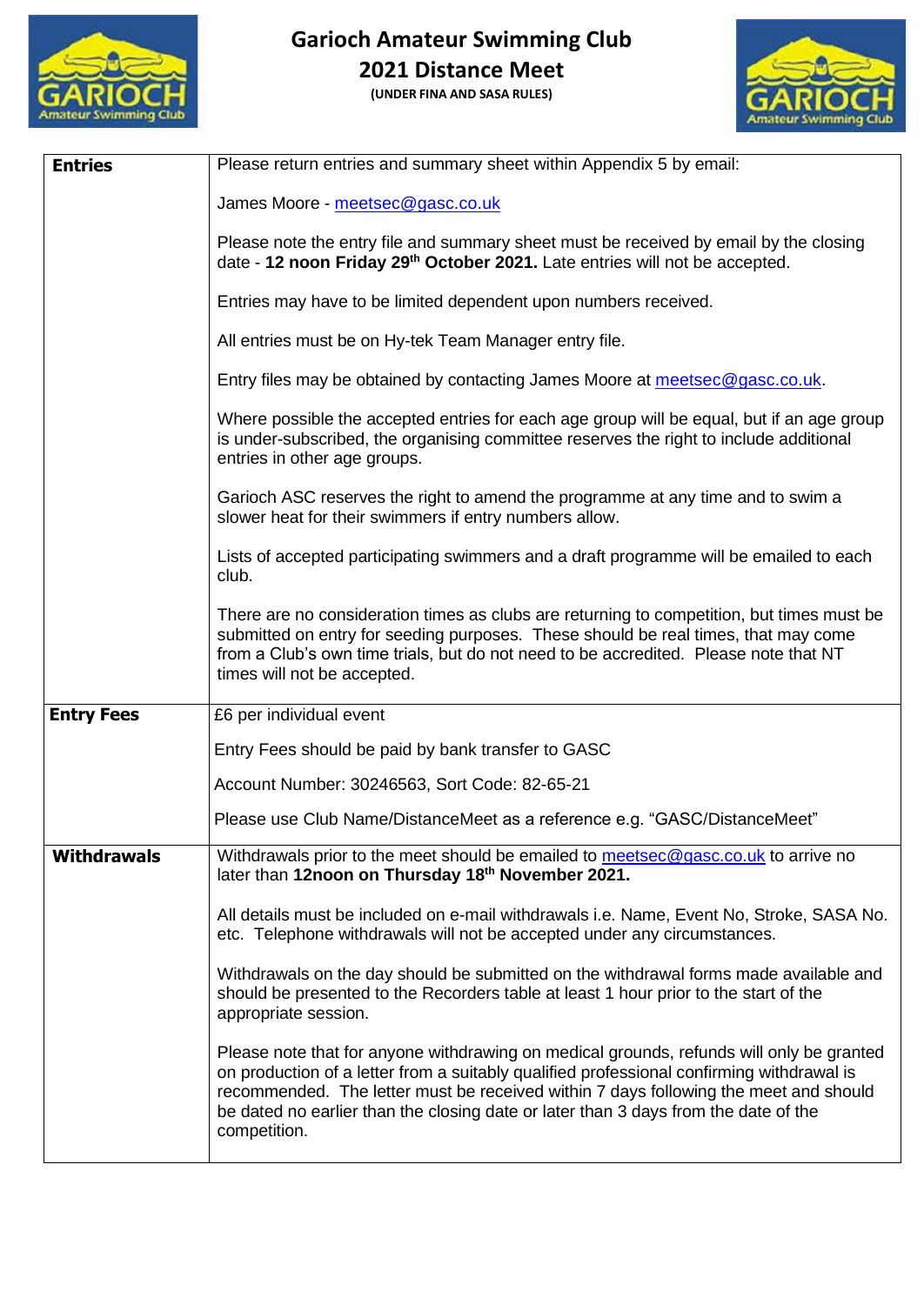

**(UNDER FINA AND SASA RULES)**



|                                     | <b>Technical Officials</b> We would be very grateful for a list of Officials willing to help on the day. A<br>completed technical officials sheet should be sent to our STO Co-Ordinator by<br>email to arrive before 12 noon Wednesday 10th November 2021 as per Appendix<br>6.                                                                                                                                                                                                                                                                                                                                                   |
|-------------------------------------|------------------------------------------------------------------------------------------------------------------------------------------------------------------------------------------------------------------------------------------------------------------------------------------------------------------------------------------------------------------------------------------------------------------------------------------------------------------------------------------------------------------------------------------------------------------------------------------------------------------------------------|
|                                     | Debbie Mitchell - officials@gasc.co.uk                                                                                                                                                                                                                                                                                                                                                                                                                                                                                                                                                                                             |
|                                     | Judges and Timekeepers in training, who are requiring specific signatures, should<br>make this clear in their request. Requests will be accommodated only if the<br>Referee considers it practical. Please note that owing to Covid-19 restrictions<br>mentoring opportunities will be limited at this event. STOs should be aware of the<br>requirement to "give people space" and wear face coverings at all times (unless<br>medical or disability exceptions apply).                                                                                                                                                           |
|                                     | Please note that there will be no spectator space available in order to<br>maximise the number of swimmers able to take part.                                                                                                                                                                                                                                                                                                                                                                                                                                                                                                      |
|                                     | Due to Covid restrictions, we will NOT be providing lunch for technical officials.                                                                                                                                                                                                                                                                                                                                                                                                                                                                                                                                                 |
|                                     | Stopwatches, clipboards and pens must be provided by each Technical Official for their<br>own use. Please bring your own water bottle(s) as no refreshments will be provided<br>due to Covid regulations.                                                                                                                                                                                                                                                                                                                                                                                                                          |
| <b>Starts</b>                       | Blocks will be used for all starts.                                                                                                                                                                                                                                                                                                                                                                                                                                                                                                                                                                                                |
| <b>Marshalling</b>                  | There will be marshalling located on poolside by the training pool, subject to change. All<br>swimmers must attend marshalling before their events and are advised to attend in<br>good time. The start of the race will not be delayed for absent competitors.                                                                                                                                                                                                                                                                                                                                                                    |
| Photography<br><b>Mobile Phones</b> | Please note that anyone wishing to use photographic equipment, including video<br>cameras, must register with the Meet Convener on the appropriate form. Garioch<br>ASC may take photographs for use with club publicity. The Garioch WPO will<br>approve all such photographs. Please contact the Meet Convener should you not<br>wish for your swimmer's photograph to be taken. Mobile phones must not be used<br>in the changing rooms.                                                                                                                                                                                        |
| <b>Meet Regulations</b>             | No guarantee can be given by GASC that the event will take place at a particular time or<br>any particular date and GASC reserves the right to reschedule or cancel the event without<br>notice and liability for doing so. It is expected that this would only happen as a result of<br>unforeseen circumstances e.g. COVID-19 outbreak, venue/facility failure or adverse<br>weather. Garioch ASC will have no legal liability to make any refund or to pay any form of<br>consequential or indirect damage such as loss of enjoyment, travel and accommodation<br>costs should the meet be required to be cancelled or changed. |
|                                     | This event is run in accordance with Scottish Swimming Competition Management<br>Guidance, codes of conduct and COVID regulations prevailing at the time of the event;<br>requirements for the meet may need to be changed in accordance with any change in<br>regulations/legislation. A risk assessment has been carried out and takes into<br>consideration the information contained within this document.                                                                                                                                                                                                                     |
| <b>Meet Convener</b>                | Kerry Reid - gascmeetconvener@gmail.com                                                                                                                                                                                                                                                                                                                                                                                                                                                                                                                                                                                            |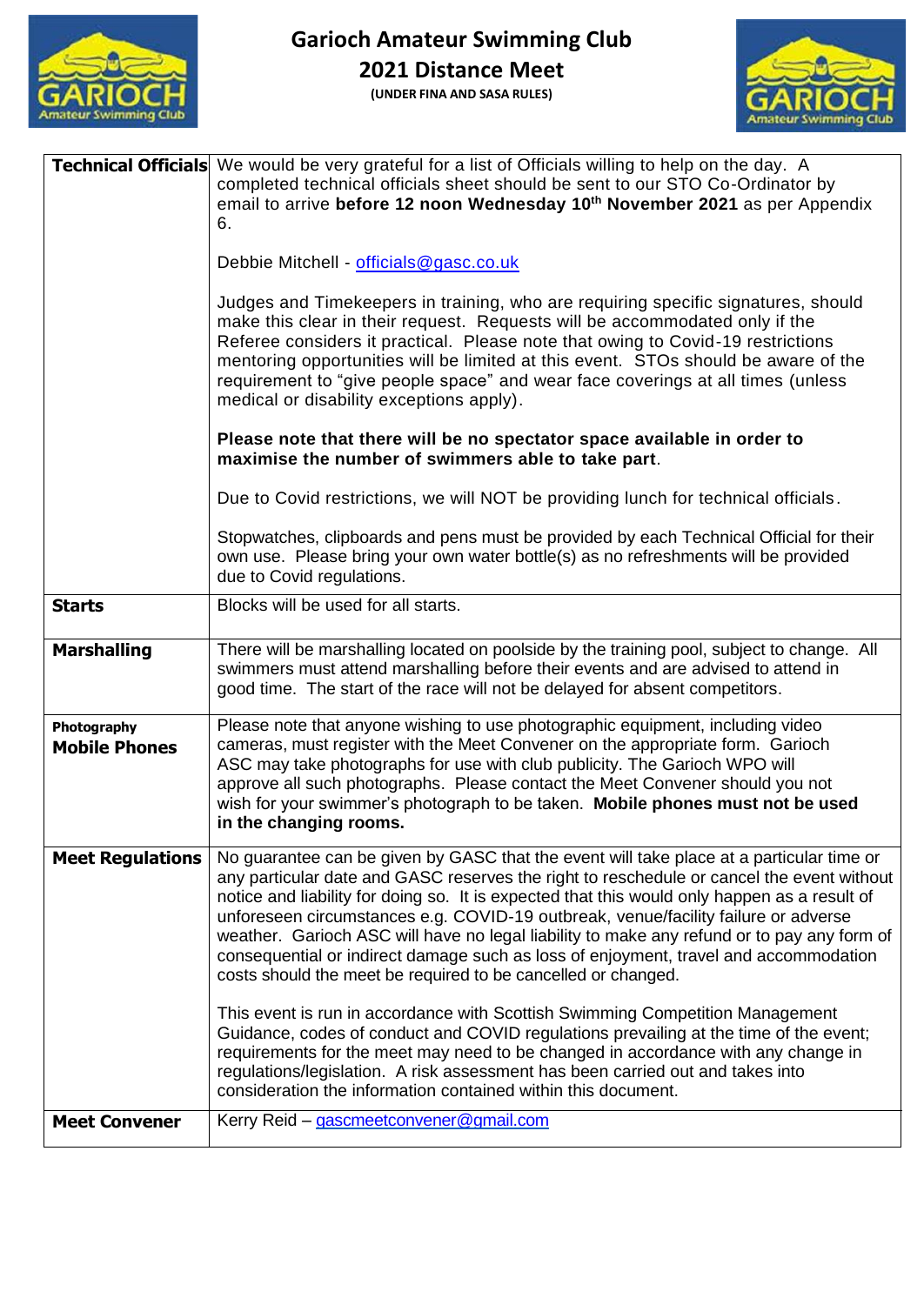

**2021 Distance Meet**

**(UNDER FINA AND SASA RULES)**



| <b>Notes</b> | <b>Venue Access and Management</b>                                                                                                                                                                                                                                                                                                                                    |
|--------------|-----------------------------------------------------------------------------------------------------------------------------------------------------------------------------------------------------------------------------------------------------------------------------------------------------------------------------------------------------------------------|
|              | All swimmers, poolside helpers and coaches taking part should have a current SASA<br>membership. Registration numbers must be shown on entry files. A Licence has<br>been applied for and accreditation will be applied for with SASA.                                                                                                                                |
|              | Poolside access will be limited to one Coach per 10 swimmers, with a maximum of 3<br>Coaches at any one time.                                                                                                                                                                                                                                                         |
|              | Hand sanitizer must be used upon arrival and departure from the venue.                                                                                                                                                                                                                                                                                                |
|              | All attendees 12 years of age and over, including swimmers, Coaches, poolside<br>helpers, STOs etc. must wear a face covering at all times (unless medical or<br>disability exceptions apply).                                                                                                                                                                        |
|              | Outdoor shoes will need to be removed before entering the changing rooms and there are<br>shoe racks at the entrance to the changing village to allow this. Belongings should be<br>placed in the lockers provided within the changing village. No bags are allowed on<br>poolside due to minimal space. Each competitor should bring (as a minimum):                 |
|              | • Sufficient water in a <b>plastic</b> water bottle(s) – there will be no access to refill water<br>bottles during the meet;<br>Shorts & t-shirt to wear over the swimsuit/swim shorts at all times when not<br>swimming;                                                                                                                                             |
|              | Poolside shoes (e.g. crocs/clean trainers/flip flops) – these should be changed into<br>prior to entering the changing village;<br>Hand sanitiser.                                                                                                                                                                                                                    |
|              | The meet organisers and the facility management cannot be held responsible for items lost<br>or damaged during the course of the event.                                                                                                                                                                                                                               |
|              | Seating areas will be allocated to each team. Teams are responsible for ensuring that<br>their swimmers recognize the importance of "giving people space", especially when<br>moving through the seating and marshalling areas. Teams are responsible for clearing<br>their seating area of belongings, litter etc. before leaving at the end of the competition day. |
|              | A 14m warm-up pool will be available for swimmers to utilize between events only.                                                                                                                                                                                                                                                                                     |
|              | <b>COVID-19 Management</b>                                                                                                                                                                                                                                                                                                                                            |
|              | As per the COVID procedures and guidelines in place for the event, we require contact<br>details for everyone that is part of the event (to be completed in person at the meet):                                                                                                                                                                                      |
|              | Name<br>$\bullet$<br>Contact number<br>Club<br>$\bullet$<br>Role at the event<br>$\bullet$<br>Sessions participating<br>$\bullet$                                                                                                                                                                                                                                     |
|              | This does not apply to swimmers as club contacts will be given. The information will be<br>given to facility management who will store it securely for 21 days and will delete it at that<br>point. The information will only be passed on to the Test & Protect team if required.                                                                                    |
|              |                                                                                                                                                                                                                                                                                                                                                                       |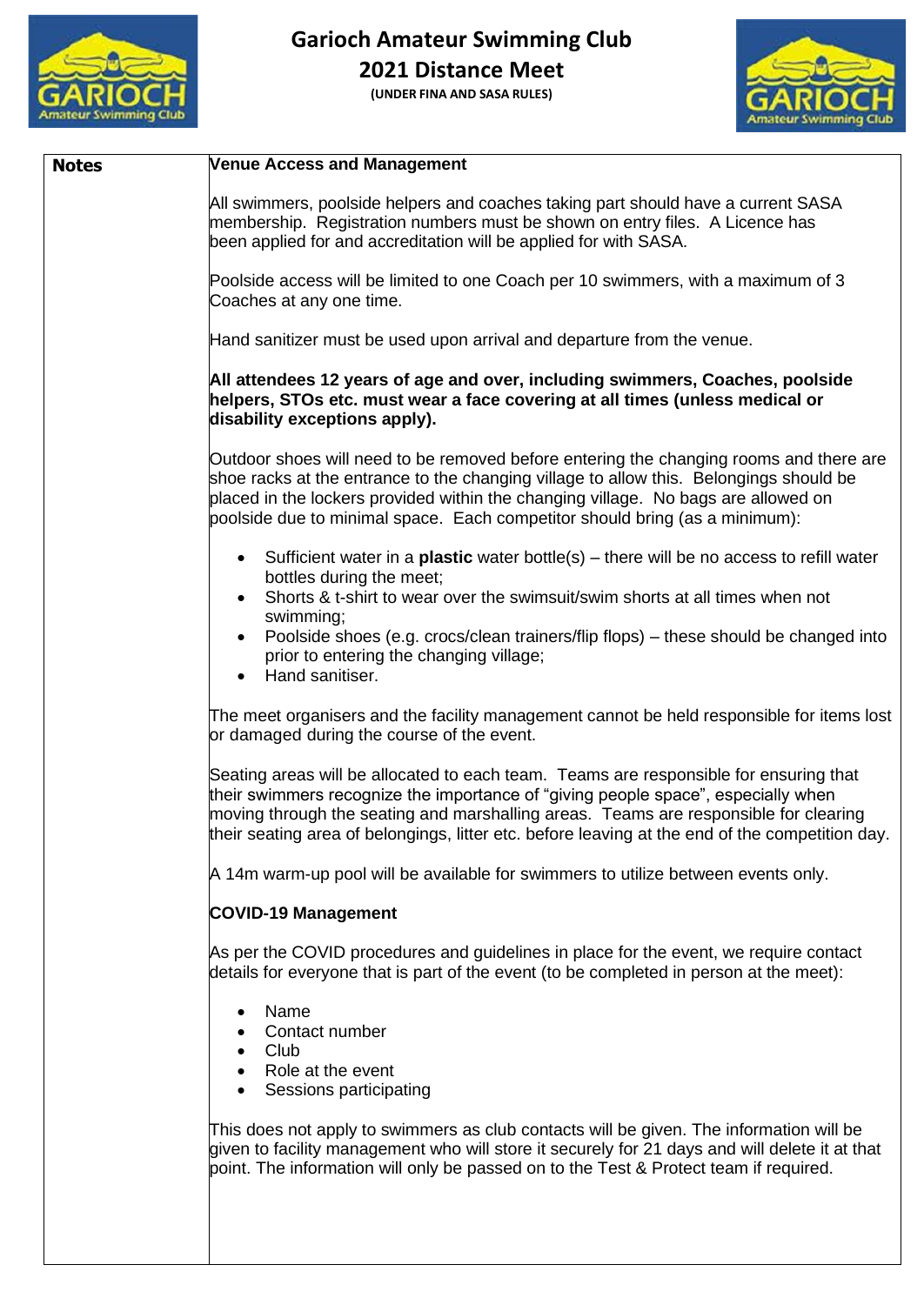

**2021 Distance Meet (UNDER FINA AND SASA RULES)**



**Everyone attending the meet is recommended to take a self-administered lateral flow test 24 - 48 hours prior to arrival at the venue. The results do not require to be submitted or recorded by the Club or event organising team. There is no requirement to complete Health Screening, self-declaration or opt-in forms.**

Meet CLO - James Moore **covidlead@gasc.co.uk**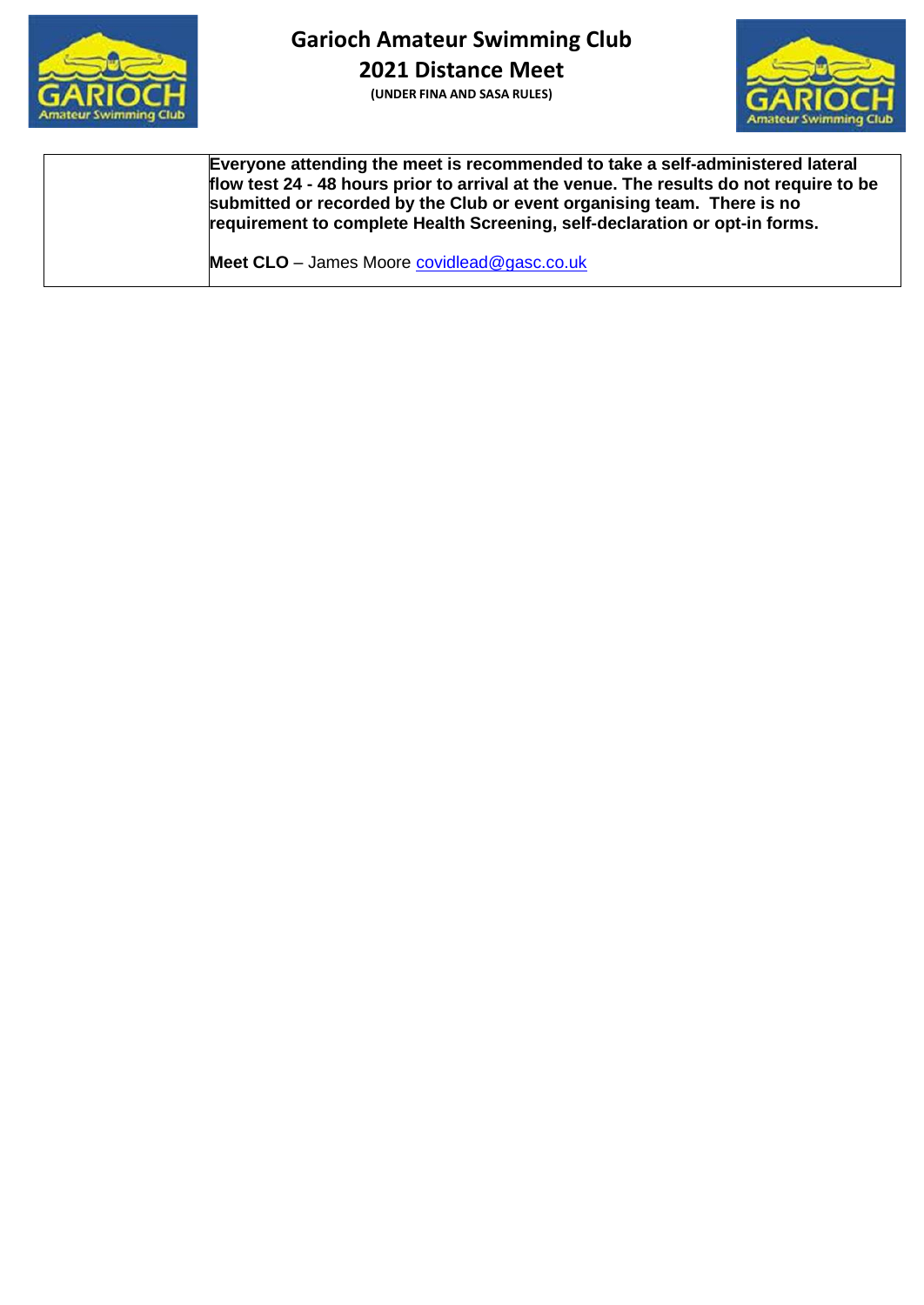

**2021 Distance Meet**

**(UNDER FINA AND SASA RULES)**



**APPENDIX 1**

## **MEET INFORMATION**

## **PROGRAMME OF EVENTS**

## **Session One - Saturday 20th November Building Entry Time from 07:30, Warm Up Commences 08:00, End 12noon**

| Event 101 | 12+ years          | Girls       | 1500m Freestyle |
|-----------|--------------------|-------------|-----------------|
| Event 102 | $12 + \gamma$ ears | <b>Boys</b> | 800m Freestyle  |

### **Session Two - Sunday 21st November Building Entry Time from 07:30, Warm Up Commences 08:00, End 12noon**

| Event 201 | $12 + \gamma$ ears | <b>Boys</b> | 1500m Freestyle |
|-----------|--------------------|-------------|-----------------|
| Event 202 | $12 + \gamma$ ears | Girls       | 800m Freestyle  |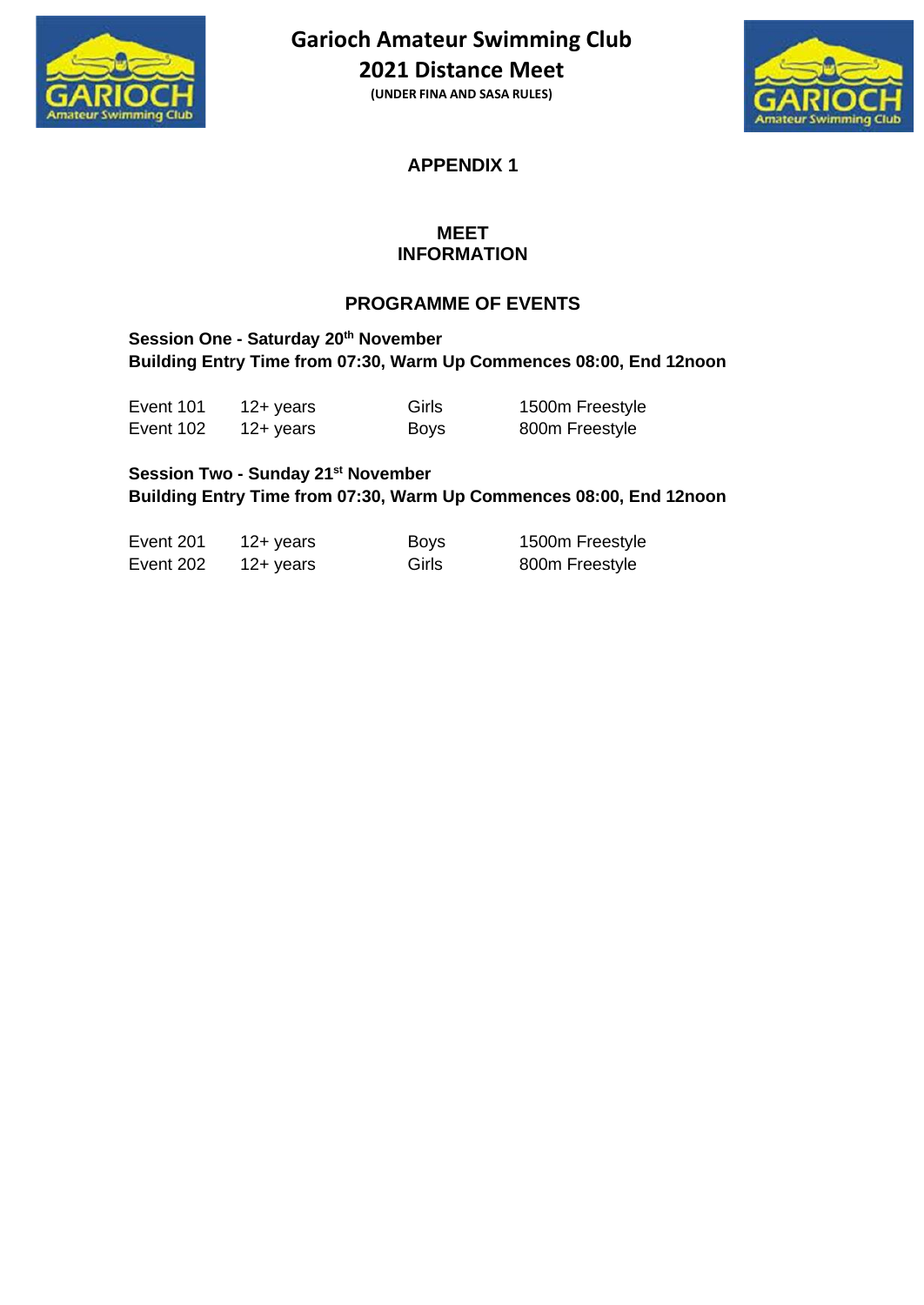

**2021 Distance Meet**

**(UNDER FINA AND SASA RULES)**



**APPENDIX 2 Venue Layout and One-Way System**

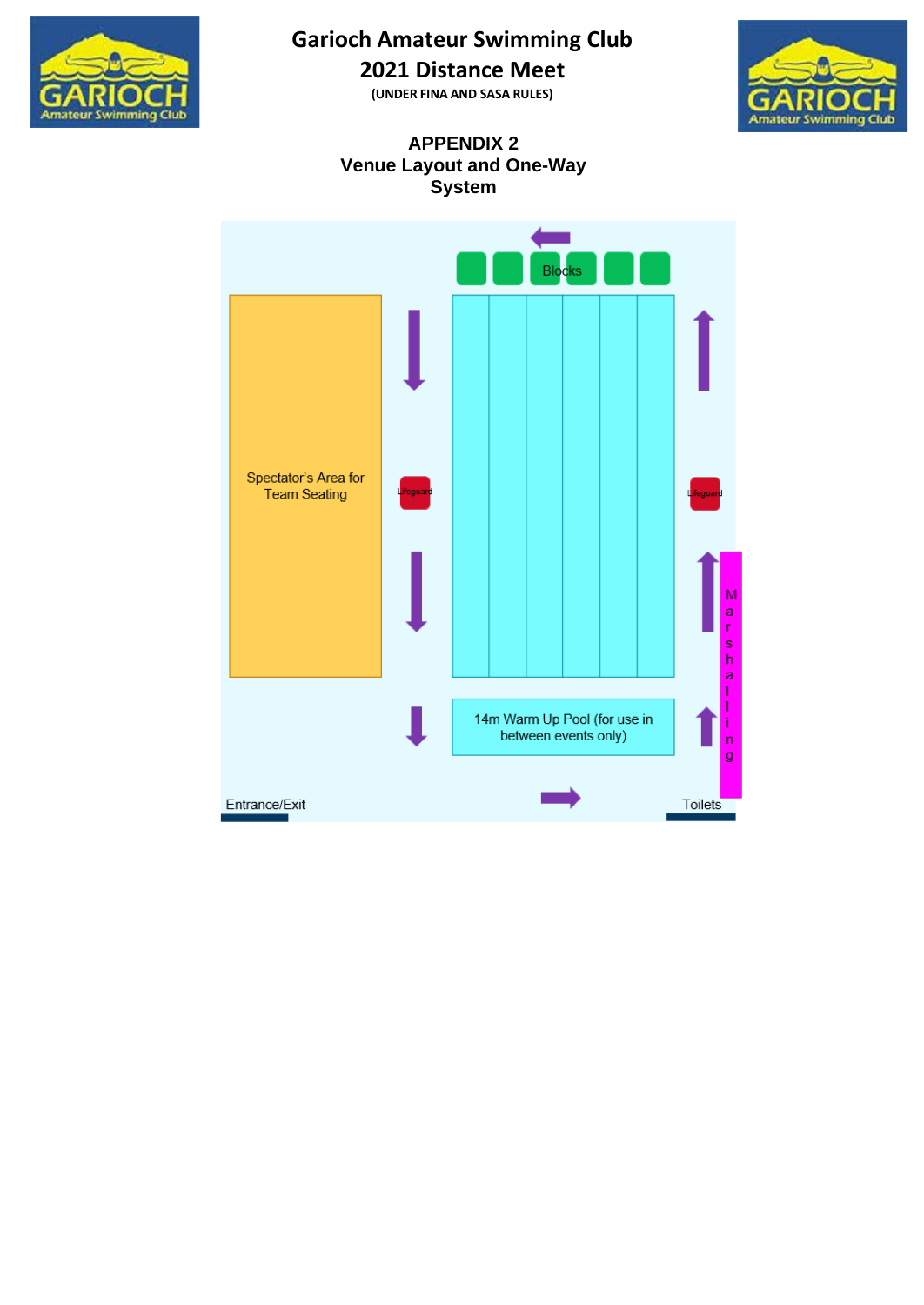

**2021 Distance Meet**

**(UNDER FINA AND SASA RULES)**

## **APPENDIX 3 Club Meeting Locations**





**Swimming Pool** Entrance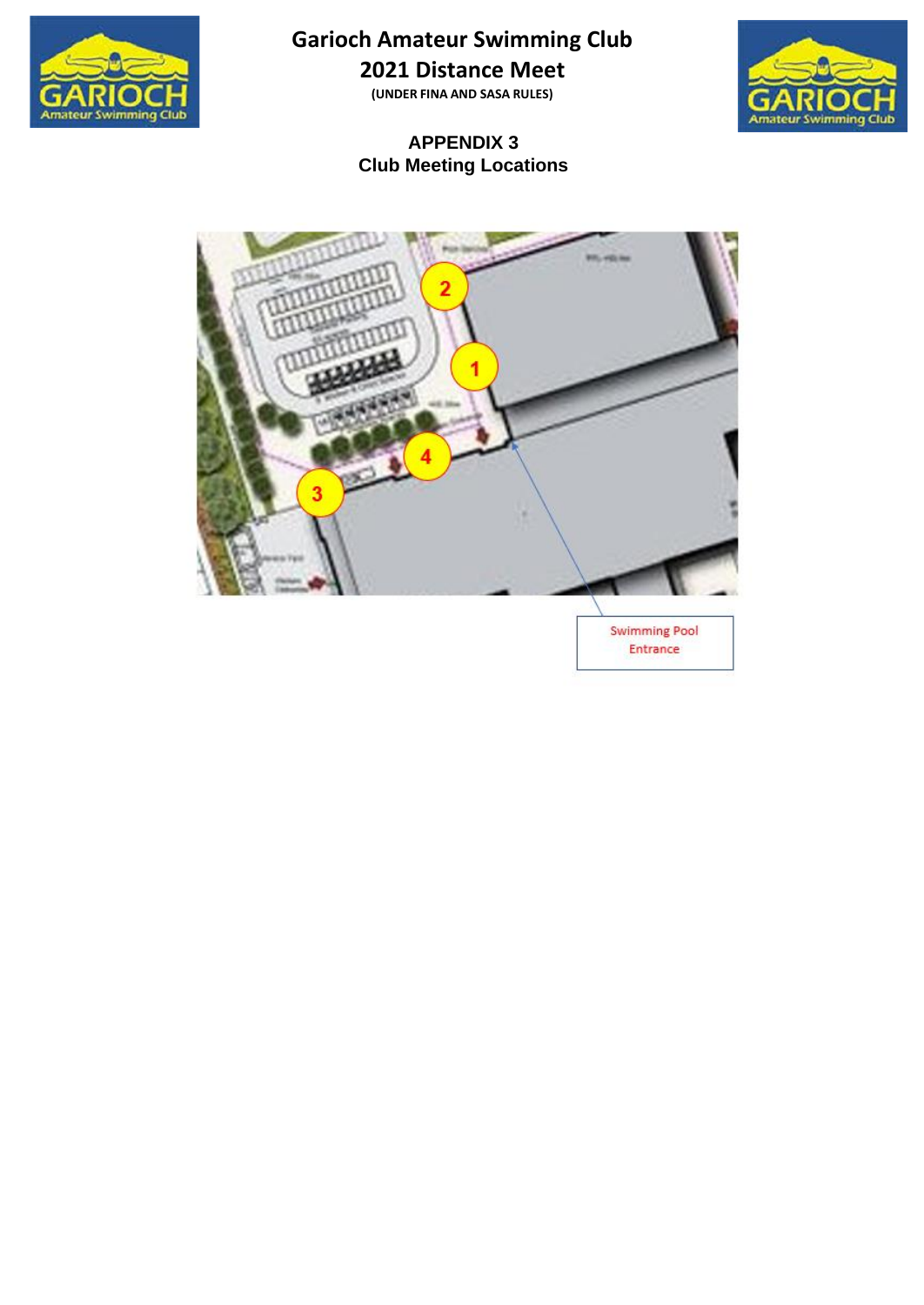

**Garioch Amateur Swimming Club 2021 Distance Meet**

**(UNDER FINA AND SASA RULES)**



## **APPENDIX 4 Car Parking**

Please note that there are access restrictions into the new swimming pool at the new Inverurie Community Campus during demolition of the old Inverurie Academy and Swimming Pool. This means that part of the road operates as one-way traffic only, with traffic from Inverurie giving way to traffic exiting the new car park.

Please be aware that the new car park is likely to be extremely busy and there will not be space to park for everyone in the new car park.

The map below shows additional overflow car parking (which also operates under a one-way system) – this is only a 2/3 minute walk from the pool. Please use the pedestrian crossing when exiting the car park, follow the footpath past the Scout Hut and use the pedestrian access gate at the side of the school – please do not walk on the road as it will be very busy with traffic entering and exiting the car park.

Please do not park in the Inverurie Family Resource Centre opposite the old pool as the barriers are in action and you will get your car stuck.

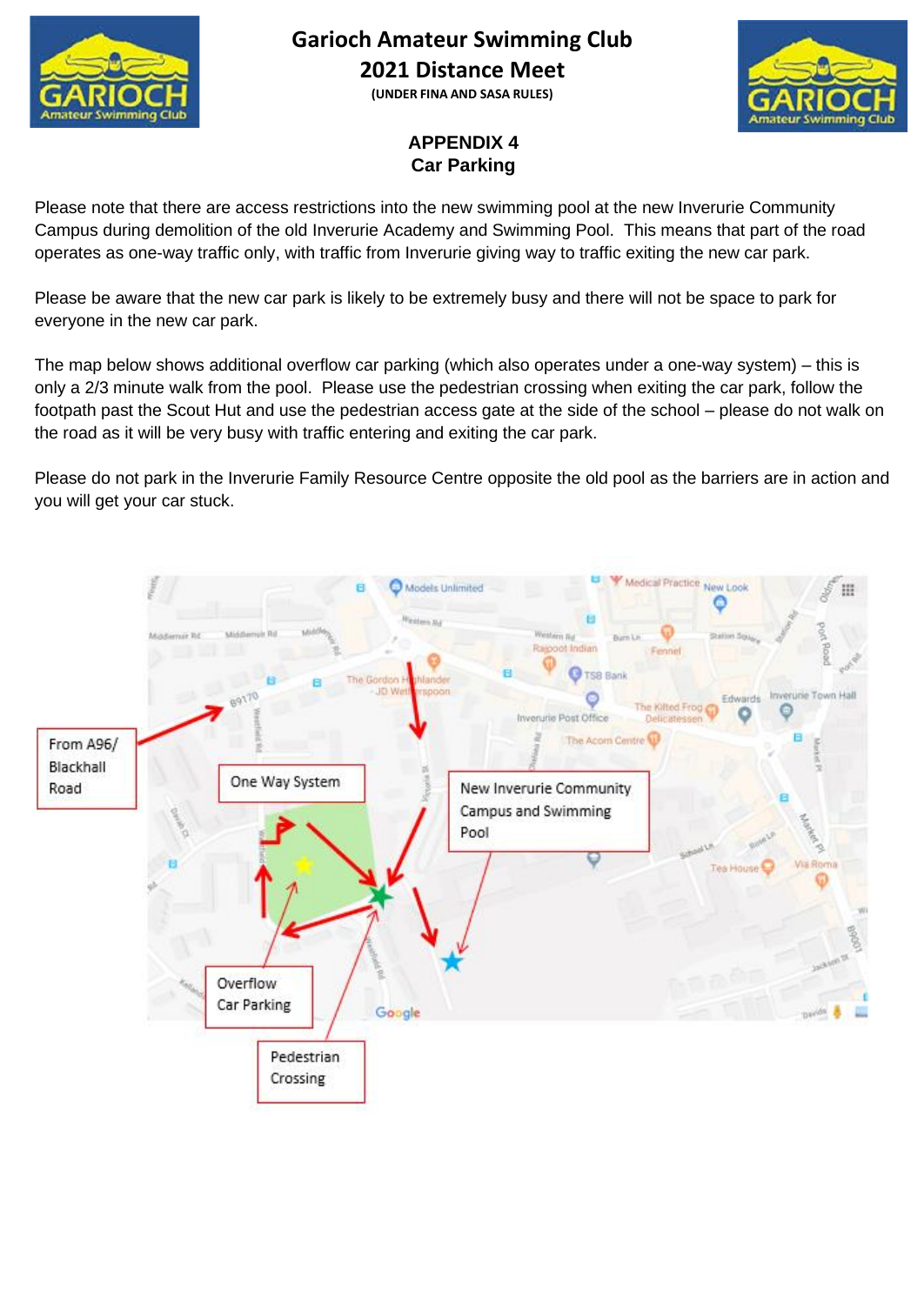

**2021 Distance Meet**

**(UNDER FINA AND SASA RULES)**



#### **APPENDIX 5 Summary Sheet**

| Club                |  |
|---------------------|--|
| <b>Contact Name</b> |  |
| Address             |  |
| Post Code           |  |
| Tel. No             |  |
| E-mail              |  |

(Must be reliable for distribution of returns and all future information)

|                    | <b>Number of Entries</b> | <b>Total Cost</b> |
|--------------------|--------------------------|-------------------|
| Boys Entries @ £6  |                          |                   |
| Girls Entries @ £6 |                          |                   |
| <b>TOTAL</b>       |                          |                   |

**In Case of Refunds –** please supply the following information:

**DECLARATION:** I confirm that all swimmers entered have paid their current SASA membership fee.

Signed: …………………………………

Position in Club: ………………………………… Date: ……………………………

Form to be returned with entries file to: Meet Secretary at [meetsec@gasc.co.uk](mailto:meetsec@gasc.co.uk) **CLOSING DATE FOR ENTRIES, SUMMARY SHEET AND FEES 12 noon Friday 29th October 2021**